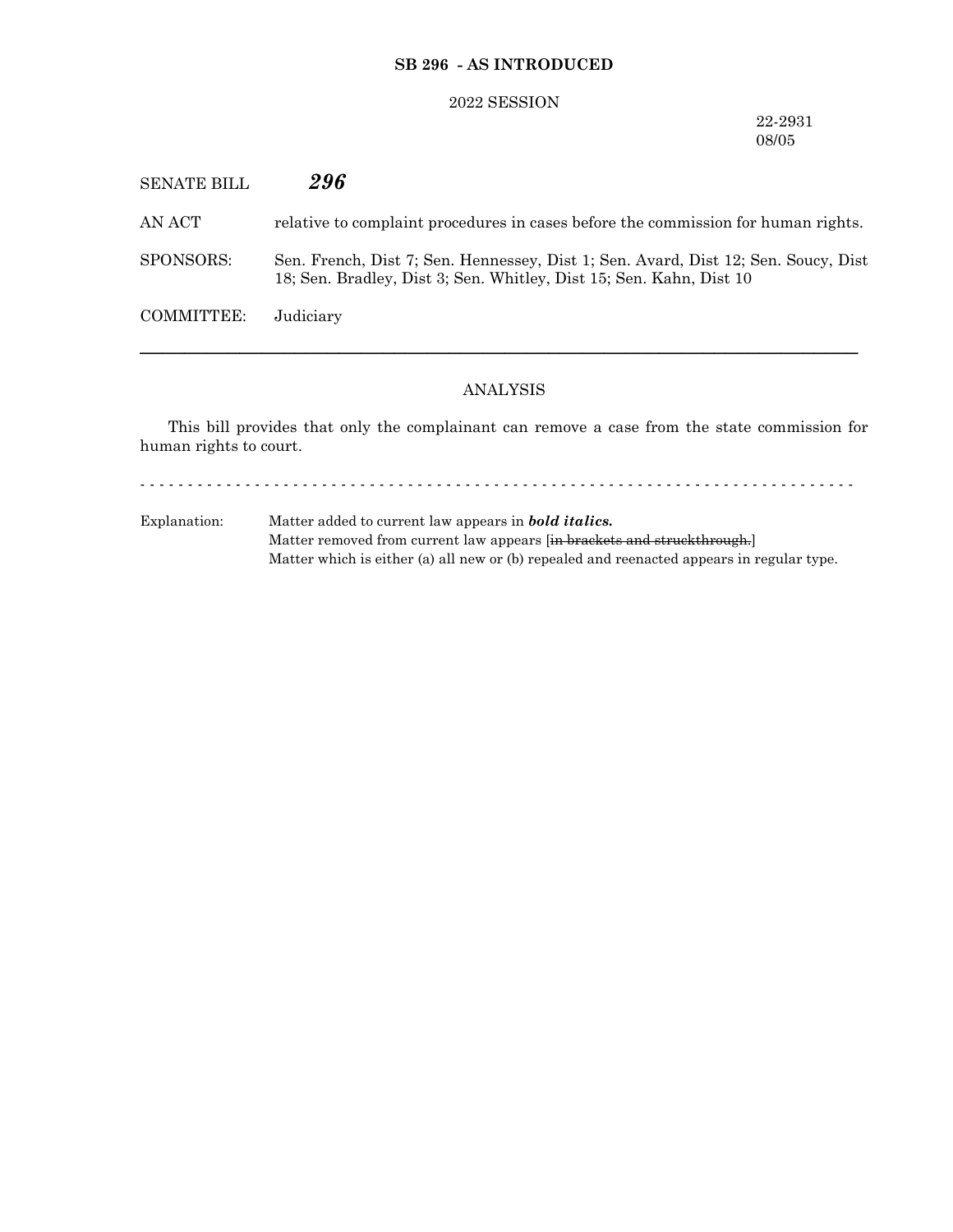#### **SB 296 - AS INTRODUCED**

### STATE OF NEW HAMPSHIRE

*In the Year of Our Lord Two Thousand Twenty Two*

AN ACT relative to complaint procedures in cases before the commission for human rights.

*Be it Enacted by the Senate and House of Representatives in General Court convened:*

1 State Commission for Human Rights; Complaint Procedures; Choice of Forum. Amend RSA 354-A:21-a, I-II to read as follows: 1 2

I. [Any party] *A complainant* alleging to be aggrieved by any practice made unlawful under this chapter may, at the expiration of 180 days after the timely filing of a complaint with the commission, or sooner if the commission assents in writing, but not later than 3 years after the alleged unlawful practice occurred, bring a civil action for damages or injunctive relief or both, in the superior court for the county in which the alleged unlawful practice occurred or in the county of residence of [the] *either* party. [Any party alleged to have committed any practice made unlawful under this chapter may, in any case in which a determination of probable cause has been made by the investigating commissioner, remove said complaint to superior court for trial.] A court in cases so removed may award all damages and relief which could have been awarded by the commission, except that in lieu of an administrative fine, enhanced compensatory damages may be awarded when the court finds the respondent's discriminatory conduct to have been taken with willful or reckless disregard of the [charging party's] *complainant's* rights under this chapter. A superior court trial shall not be available to [any party] *the complainant* if a hearing before the commission has begun or has concluded pursuant to RSA  $354-A:21$ , II(b), or to a complainant whose charge has been dismissed as lacking in probable cause who has not prevailed on an appeal to superior court pursuant to RSA 354-A:21, II(a). In superior court, either party is entitled to a trial by jury on any issue of fact in an action for damages regardless of whether the [complaining party] *complainant* seeks affirmative relief. 3 4 5 6 7 8 9 10 11 12 13 14 15 16 17 18 19 20

II. The [charging party] *complainant* shall notify the commission of the filing of any superior court action<sup>[</sup>, and the respondent shall notify the commission of the removal to superior court after a finding of probable cause]. After such notice, the commission shall dismiss the complaint without prejudice. A [party] *complainant* electing to file a civil action with the superior court under paragraph I shall be barred from bringing any subsequent complaint before the commission based upon the same alleged unlawful discriminatory practice. 21 22 23 24 25 26

2 State Commission for Human Rights; Complaint Procedures. Amend RSA 354-A:21, II(a) to read as follows: 27 28

II.(a) After the filing of any complaint, one of the commissioners designated by the chair shall make, with the assistance of the commission's staff, prompt investigation in connection therewith; during the course of the investigation, the commission shall encourage the parties to 29 30 31